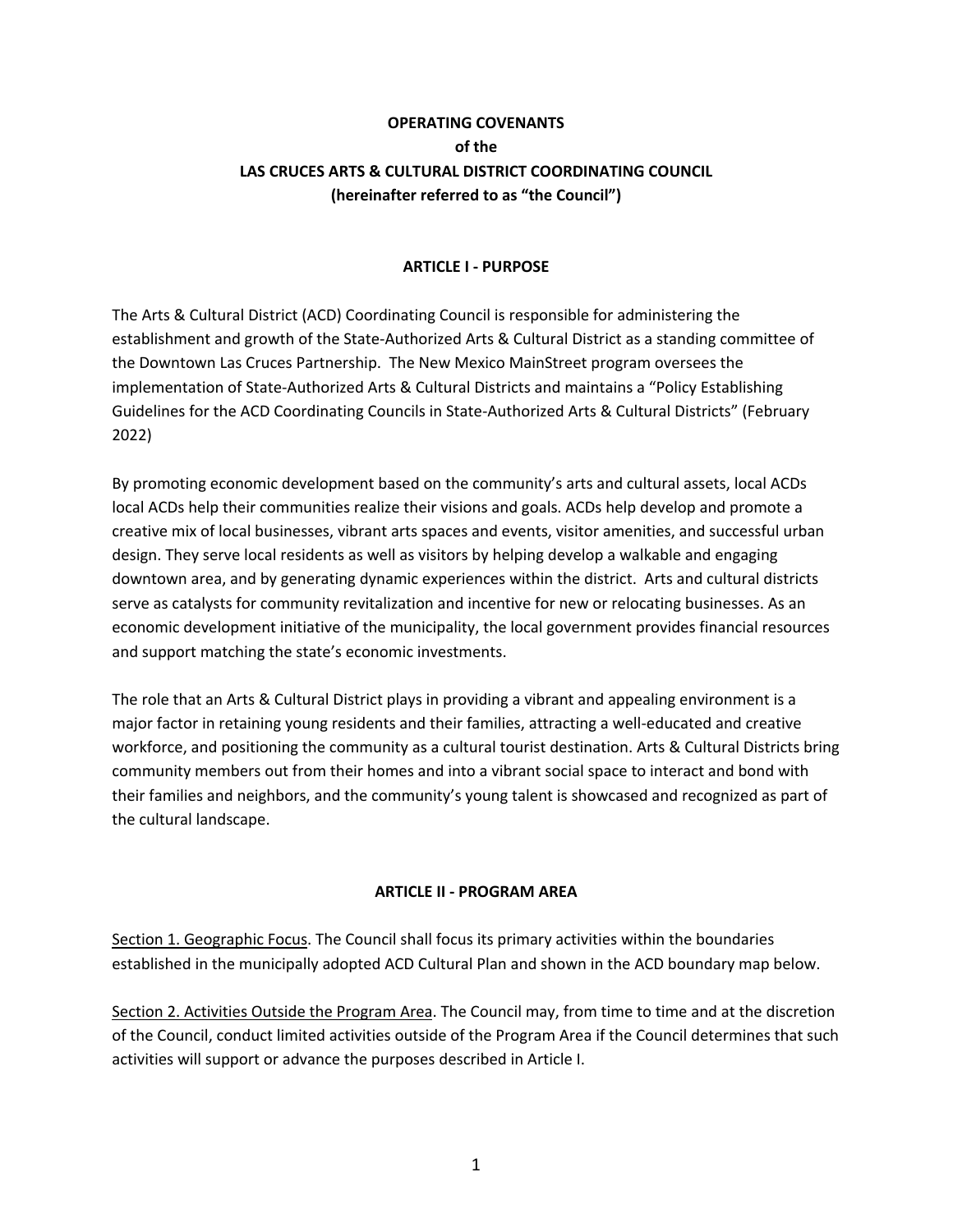

*Las Cruces Arts & Cultural District Boundaries*

### **ARTICLE III - ROLES AND EXPECTATIONS**

Section 1. Role. The Council is expected to prioritize, design, plan and implement projects that enhance the arts, cultural and creative economy sectors within the district boundaries. In alignment with mandates established by the New Mexico MainStreet program for State-Authorized Arts & Cultural Districts, the Council and the ACD designation is attached to the local MainStreet host organization, Downtown Las Cruces Partnership (DLCP).

The Council acts as a standing committee operating under its purview, policies and adopted procedures. There may, however, be certain circumstances that call for the development of additional policies established by the Council and specific to the ACD, though any such policies must be approved by the Board of Directors of the host MainStreet organization.

Section 2. Performance Requirements. The Council shall:

A. Establish and maintain parameters and guidelines ensuring the appropriate stakeholders are represented on the Council as per Article IV, and to delineate number and terms for members, and the process for adding and replacing members of the Council as per Article V.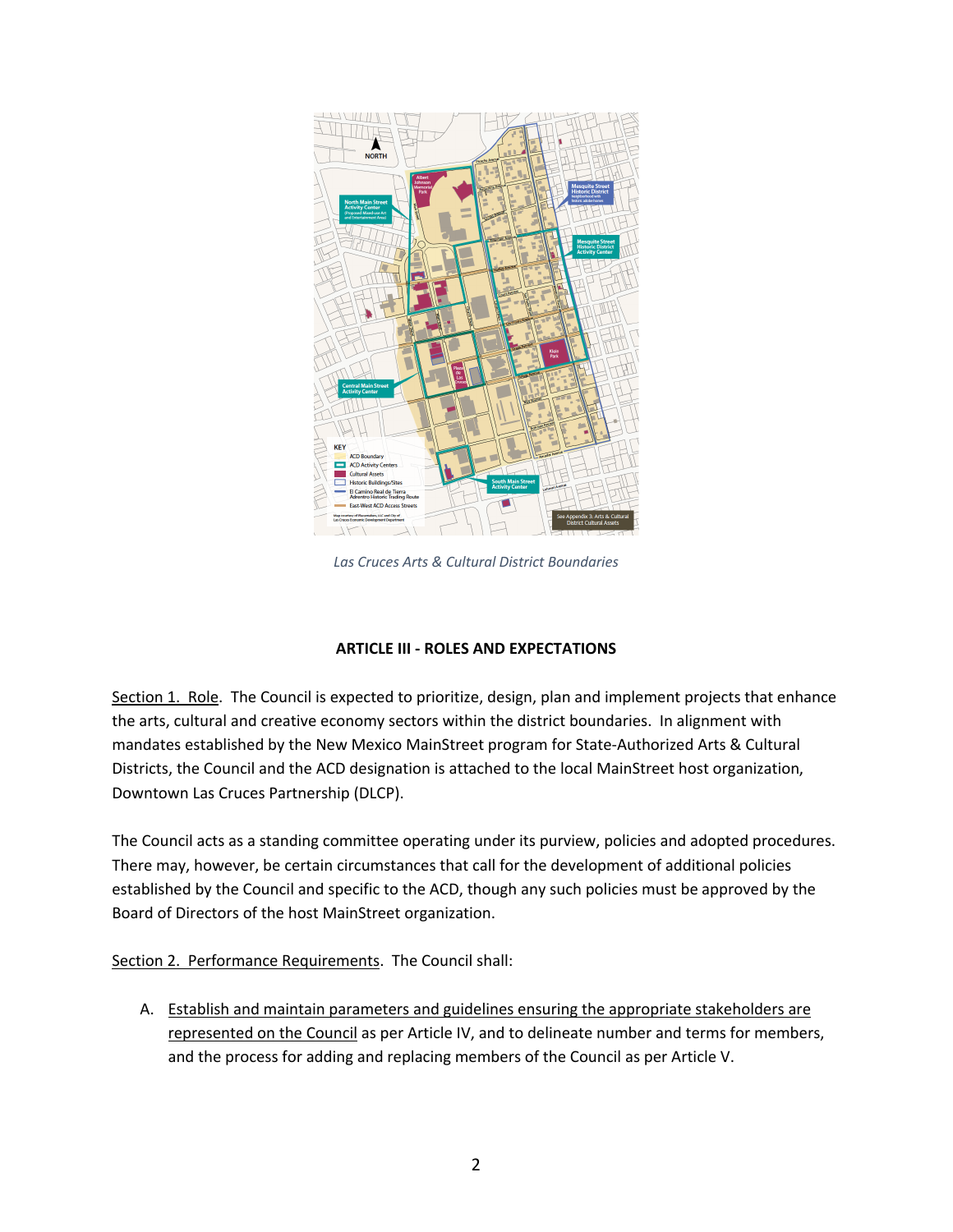- B. In collaboration with the host MainStreet program, establish operating processes for coordination of the ACD program and projects, including communication, reporting, and dispute resolution tasks.
- C. Be responsible for developing and implementing Creative Economy projects and activities in the Arts & Cultural District.
	- i. Establish annual priorities and implementation plans with reasonable goals and performance measures to accomplish the goals of the Cultural Plan.
	- ii. Coordinate with DLCP to ensure at least one of their Board-adopted Economic Transformation Strategy's (ETS) focuses on Creative Economy development and clearly articulate the creative economy work in their annual work plans and performance measures. Economic Transformation Strategies serve to focus DLCP's economic goals, projects and expected outcomes. The Creative Economy ETS is essentially framed around, and must clearly respond to priorities in the municipally-adopted Cultural Economic Development Plan. Implementation of the Creative Economy ETS should be supported and implemented by the Council and the ACD Coordinator.
	- iii. Develop an Implementation Plan for ACD projects and implements related goals and strategies.
	- iv. Council members define which components of the plan they will be responsible for implementing.
	- v. Identify, establish, and utilize financing tools with local MainStreet Board and municipality necessary to implement ACD projects and activities.
	- vi. Develop appropriate task forces and ad-hoc committees as needed.
	- vii. Monitor and track internal success and report to external funders and the authorizing body, the New Mexico Arts Commission.
- D. Support the position of an ACD Coordinator whose role is crucial to the day-to-day operations of the Council and managing the implementation plan:
	- i. Work with the DLCP Board and the City of Las Cruces to ensure that a salaried Coordinator is in place, funded by the annual or biannual scope of services contract between DLCP and the City that is aligned with the annual implementation Cultural Plan's goals, projects, and activities. As per New Mexico MainStreet guidelines, the Executive Director of DLCP may also serve as the ACD Coordinator but it is the intent of the Council to advocate for maintaining an ACD Coordinator as the volume of Cultural Plan priorities will likely require additional staffing .
	- ii. Work with the MainStreet Board to develop and approve a job description/scope of work for the coordinator, and job responsibilities should be supervised by the President of the MainStreet Board in collaboration with the Council chair.
	- iii. The Council, nor its Officers maintain supervisory authority over the ACD Coordinator, but the Council Chair shall collaborate on establishing annual performance goals and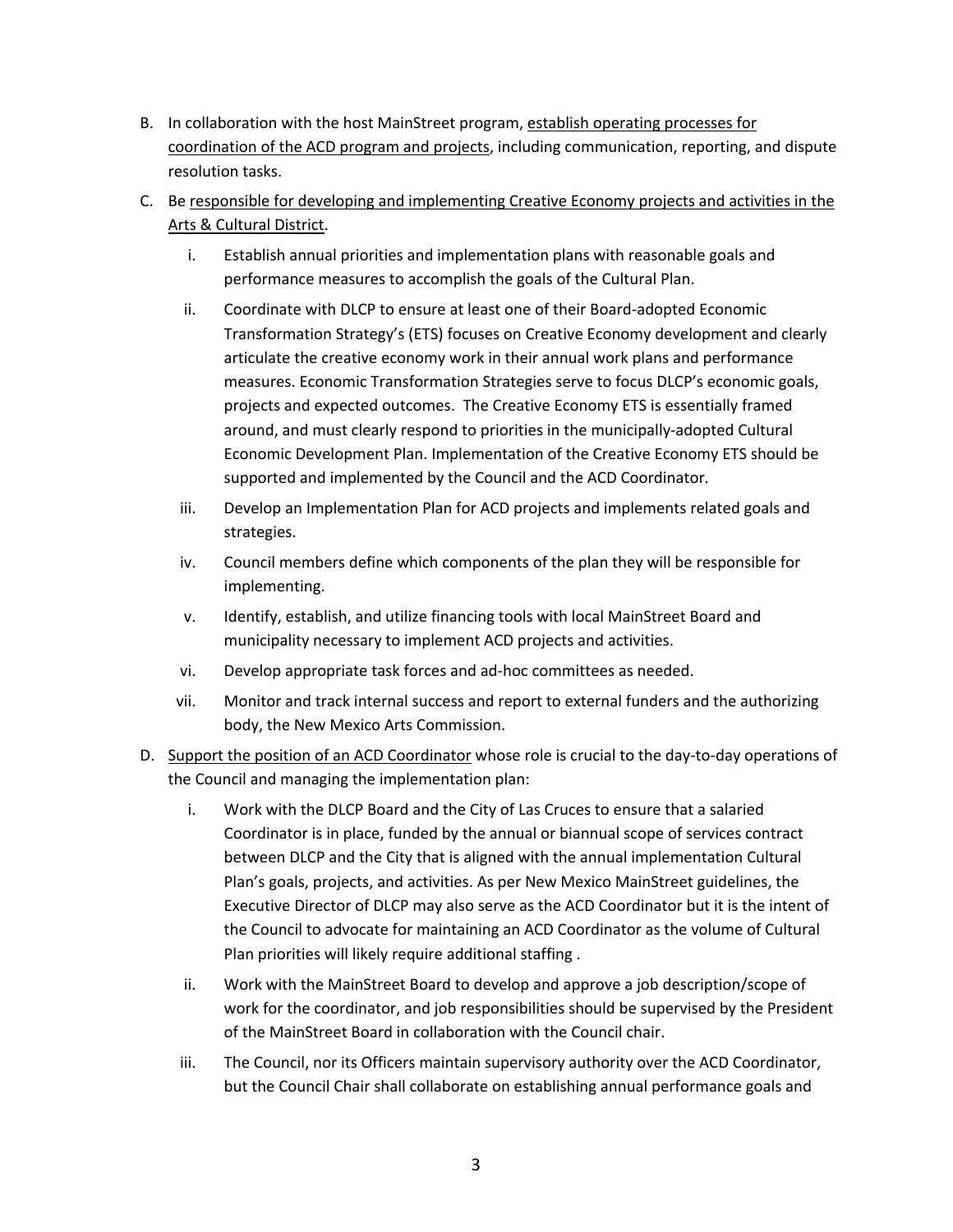evaluation of the Coordinator with the DLCP Governing Committee. The Council Chair may/shall coordinate with the Council on the setting annual goals for the Coordinator and evaluating performance thereof.

- iv. To ensure that the Coordinator's duties are focused, individual committee members should refrain from assigning tasks to the Coordinator or redirecting the Coordinator from their assigned responsibilities.
- E. Implement Volunteer and Financial Resource Development initiatives activities to allocate financial and human resources that reflect investment in creative economic development initiatives, and in alignment with the municipally-adopted Cultural Plan.
	- i. With the support of the Coordinator, develop a volunteer recruitment, engagement and management program that connects interested volunteers to support the implementation of ACD Creative Economy goals and projects.
	- ii. With the support of the ACD Coordinator, support the identification and acquisition of financial resources for the implementation of projects prioritized in the Cultural Economic Development Plan. These may include grant development (proposal reviews), and fundraising via events and other activities.
	- iii. Ensure that resource development and management efforts comply with all relevant laws governing tax-exempt corporations and with Fiscal Controls/Financial Management policies established by the host MainStreet organization (DLCP).

Section 3. Limitations. In addressing performance expectations outlined herein, the Council shall not establish any operating policies or practices that conflict with, or countermand, the Bylaws and Boardadopted policies of the host organization (DLCP).

## **ARTICLE IV- MEMBERSHIP**

The Council, as a standing committee of DLCP, shall be comprised of the following members:

- A. Required of State-Authorized ACD's:
	- i. Position 1: City of Las Cruces Arts Program Coordinator (or appropriate Economic Development representative). *Note: this is a non-voting position on the Council.*
	- ii. Position 2: Downtown Las Cruces Partnership Board member (or ACD Coordinator designate) as selected or appointed by the DLCP Board of Directors.
	- iii. Position 3: Doña Ana Arts Council: Board member (or staff designate) as selected or appointed by the Doña Ana Arts Council Board of Directors.
- B. Community Positions 4:
	- i. Representative from NMSU Arts Museum or College of Arts & Sciences, as appointed by the Dean of the College of Arts & Sciences.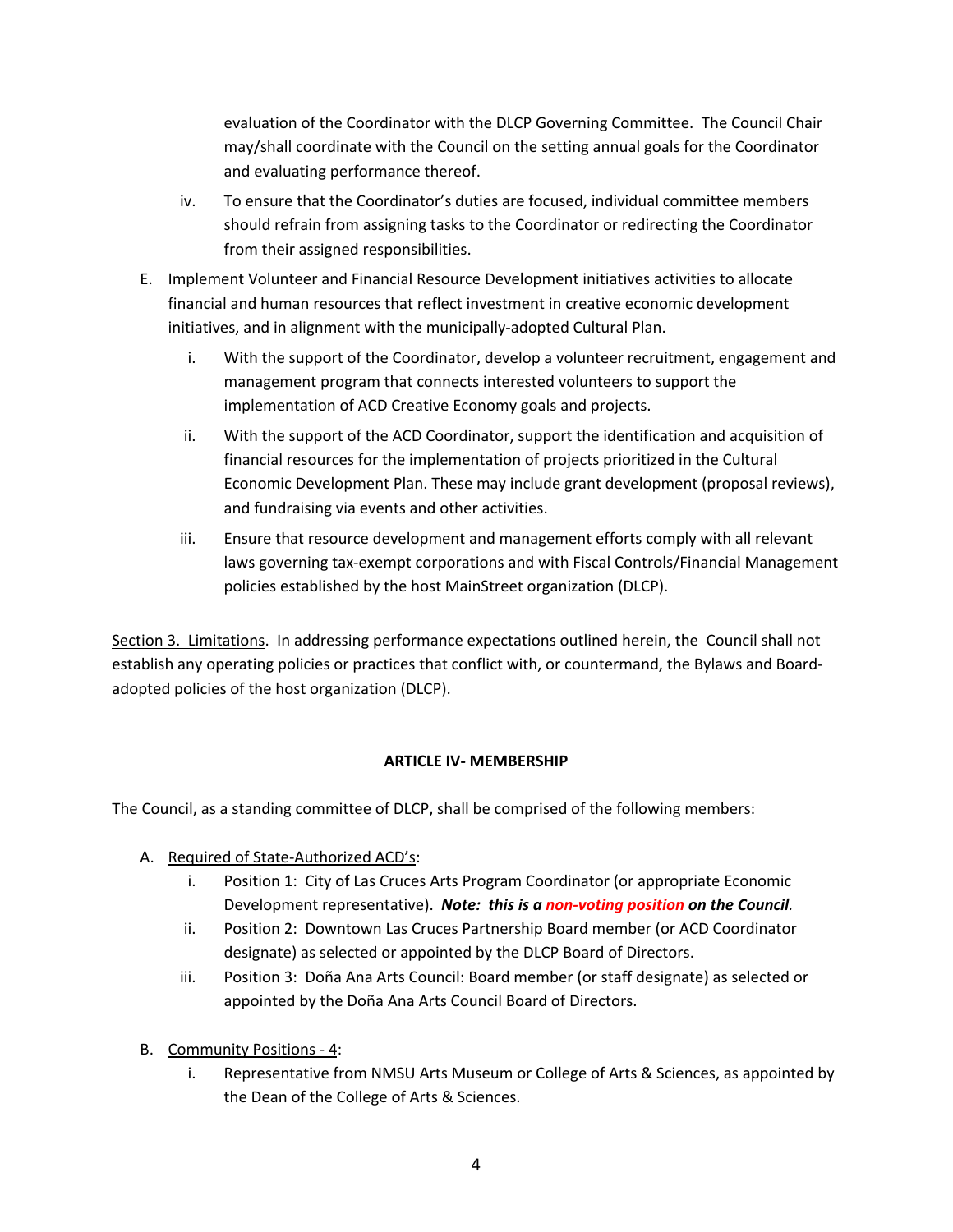- ii. Position 5: Creative Economy sector owner/representative from a local creative economy business.
- iii. Position 6: Local artist or artisan
- iv. Position 7: Mesquite Neighborhood Representative. Individual must possess knowledge/expertise in heritage, cultural or historic preservation as relevant to the implementation of the ACD Cultural Plan. Representative is expected to represent the interests and priorities of neighborhood residents/stakeholders within the ACD boundary and thus willing to establish/maintain engagement with neighborhood residents, collect feedback on priorities relevant to the ACD Cultural Plan, and relay information back to neighborhood residents on Council priorities and projects.
- v. Position 8: Heritage/Cultural/Arts/Creative Economy representative: A community member (or institutional representative) with expertise in building and supporting heritage/cultural/historic preservation/arts/creative economy efforts as relevant to the implementation of the ACD Cultural Plan.

#### **ARTICLE V – COUNCIL OPERATIONS**

Section 1. Powers. The Council shall supervise and administer the affairs of the Arts & Cultural District as specified in Article III herein*. The Council is expressly prohibited from engaging in any activity that remain the sole purview of the host organization, including*:

- A. Execution of contracts and agreements that commit the host organization
- B. Handling or execution of financial transactions except under expressed authorization of, and coordination with, DLCP Board members or staff.
- C. Adopting policies or operating practices that extend beyond or are in conflict with the Boardadopted polices of DLCP.
- D. Engaging in any activity in violation of any local, state or federal law governing tax-exempt corporations.

Section 2. Standard of Care. As defined in the New Mexico Charitable Solicitations Act, Section 57-22-10 NMSA 1978, and defined by the State's Attorney General, all "*officers, directors, managers, trustees, professional fundraisers, professional fundraising counsel or other persons having access to the money of a charitable organization intended for use for charitable purposes shall be held to the Standard of Care defined for fiduciary trustees under common law*". As a standing committee of the host organization (DLCP) the Council shall similarly adhere to the Standard of Care, including

A. The Duty of Care. Members of the Council shall actively participate in the Council's affairs by attending Council meetings and meetings of committees on which they serve. Council members stay informed of Council tasks and operations, to determine if the DLCP's policies and the Council's Operating Covenants and policies are being followed, and to understand how the Council is meeting its purpose.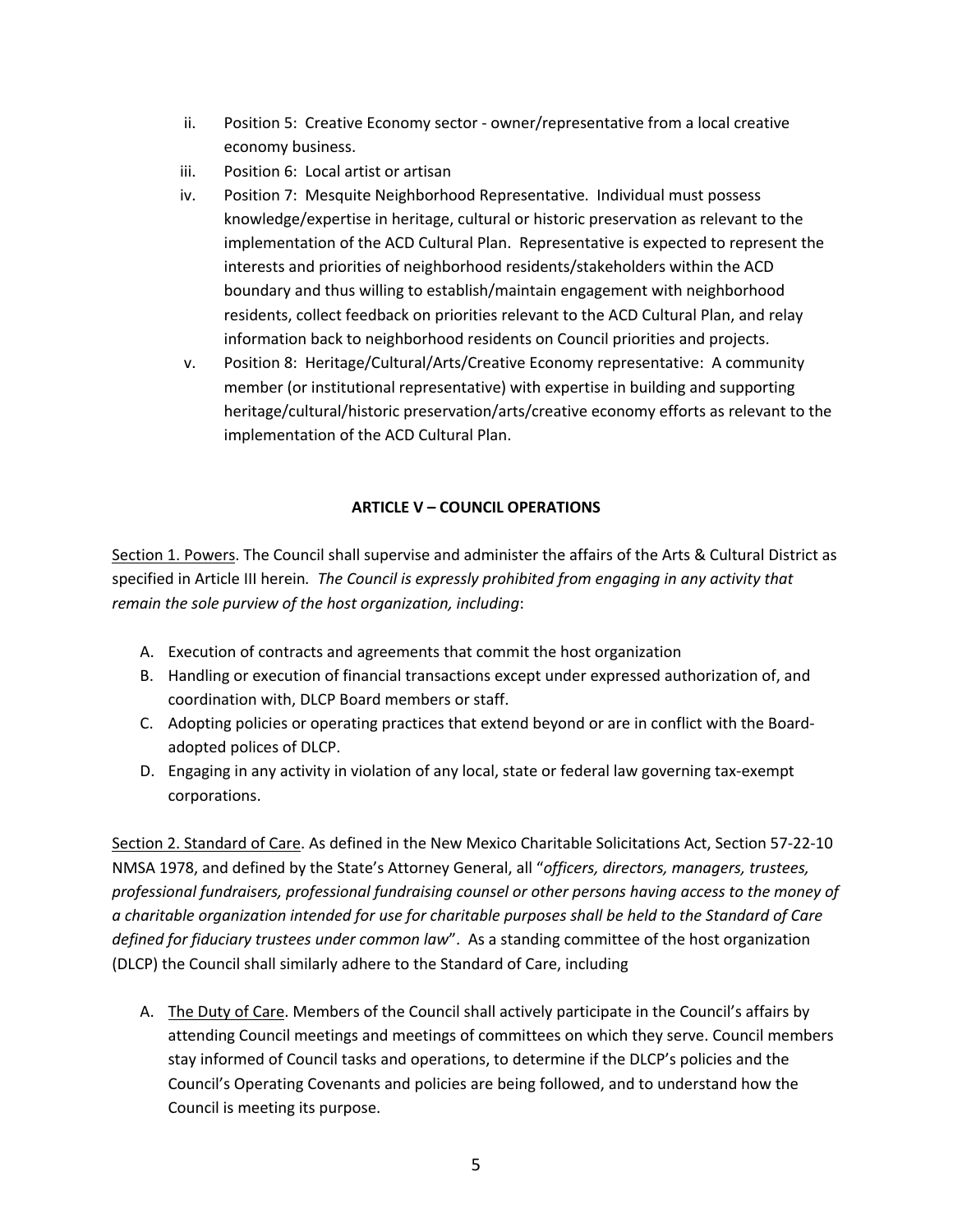- B. The Duty of Loyalty. Members of the Council shall ensure that the interest of the Council and, as a consequence, the interest of the public, takes precedence over their personal interests. Council members shall, loyally and without self-interest, advance this purpose by acting fairly and in the best interest of the Council and the tax-exempt host organization.
- C. The Duty to Manage Accounts. The Council shall be responsible for coordinating with the Staff and Board of DLCP to meet all financial accountability requirements and to comply with procedures that ensure the host organization is fiscally sound and ensure that it operates in a fiscally responsible manner.
- D. The Duty of Compliance. Council members shall be faithful to the Council's purposes, to maintain familiarity with the laws that apply to the tax-exempt host organization, and to comply with those state and federal laws that relate to DLCP and its business operations.

Section 3. Council Member Responsibilities. Responsibilities for members of the Council shall include, but are not limited to, the following:

- A. Engaging in resource development activities to support the Council's operations and projects.
- B. Serving as a member of ad-hoc subcommittees, as needed.
- C. Attending a Council orientation session at the start of the onboarding process.
- D. Attending the annual meeting of the Council.
- E. Attending an annual coordination meeting between the Council and the DLCP Board of Directors.
- F. Supporting the decisions of the Council.
- G. Attending leadership and other trainings of the New Mexico MainStreet Program as required.
- H. Abiding by and supporting the operating policies adopted by the Council and the bylaws and policies adopted by the host MainStreet organization (DLCP).
- I. Responding to communications, timelines and commitments related to Council actions in a timely manner.
- J. Providing information to support reporting requirements (monthly volunteer hours contributed, etc.),

Section 4. Number and Qualifications. The Council shall be comprised of no less than the three (3) required members of a State-Authorized ACD program, and no more than eight (8) members as per the requirements set forth in Article III. Council members must meet the qualifications established in Article III. In addition, the Council Chair must meet the minimum qualifications established and encoded in the Bylaws of DLCP (describe in Article VI).

Section 5. Election and Term of Office. The initial Council shall, by acclamation, and in within parameters established DLCP policies, be permitted to appoint members to bring the total number of members to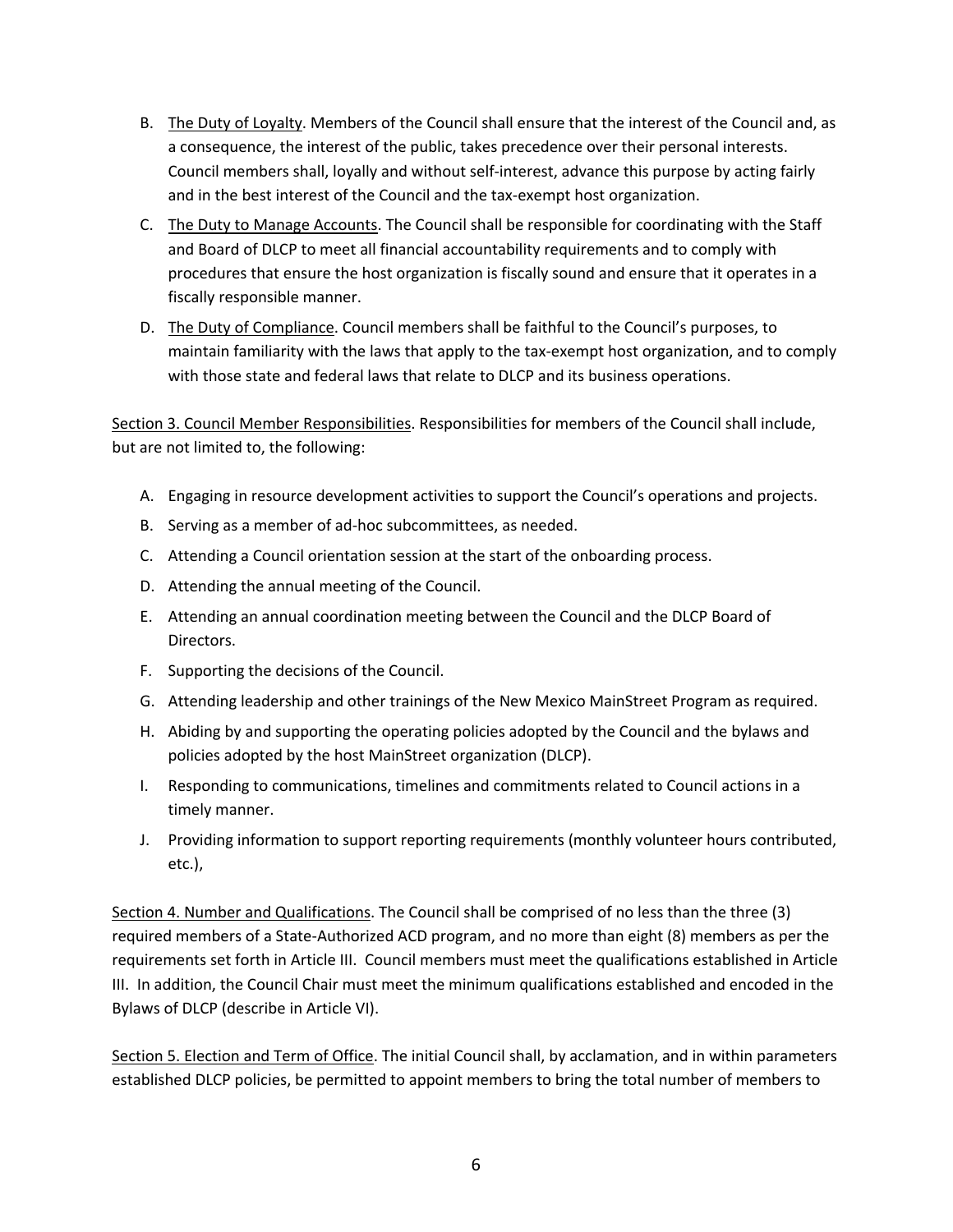the number prescribed in Article V, Section 4. Council members for positions 2-8, as listed in Article III, shall generally serve for a two (2) year term.

Initial terms will be staggered (1 or 2-year terms) so as to minimize a complete turnover during the same year. The initial Council volunteers shall establish a process for randomly allocating the length of term among Members.

Thereafter, each member shall be elected for a two (2) year term at each annual meeting of the Council, to be convened in the month of June (end of the fiscal year for the host organization). Each member shall serve for the term for which he or she is elected and until his or her successor shall have been elected and qualified.

Members may be re-elected for up to two consecutive terms for a maximum of six years on the Council.

The ACD Coordinator shall be responsible for compiling applications and nominations for Council membership and presenting these to the Council for review and election.

Section 6. Recruitment, Vetting and Onboarding. The Council shall establish processes for recruitment, vetting and onboarding of Members, including but not limited to:

- A. Recruiting:
	- i. Communicating vacancies and expectations;
	- ii. Developing and utilizing an application so that prospective Council members relay their interests/knowledge/expertise and willingness to meet participation requirements of membership.
- B. Vetting process that ensures:
	- i. Applicants meet the criteria for positions 2-8 as described in Article IV.
	- ii. Applicants are prepared to work on prioritizing and implementing projects listed in the Cultural Plan (the role is not advisory in nature; this is a working group as identified in Article III – Roles and Expectations).
	- iii. Applicants are willing to commit to "due diligence" to ensure progress with projects, communication, collaboration.
	- iv. Applicants are willing to extend their "network" of relationships to support volunteer development, resource development, advocacy/political will-building and community engagement efforts.
	- v. Applicants are prepared to take an active role in raising funds for projects (and operations, where applicable).
- C. Election and Onboarding:
	- i. Applicants are accepted by majority vote of Council members currently eligible to vote. Voting may be conducted via email or ballot voting process.
	- ii. Council will establish a comprehensive onboarding/orientation process; participation required by all new members.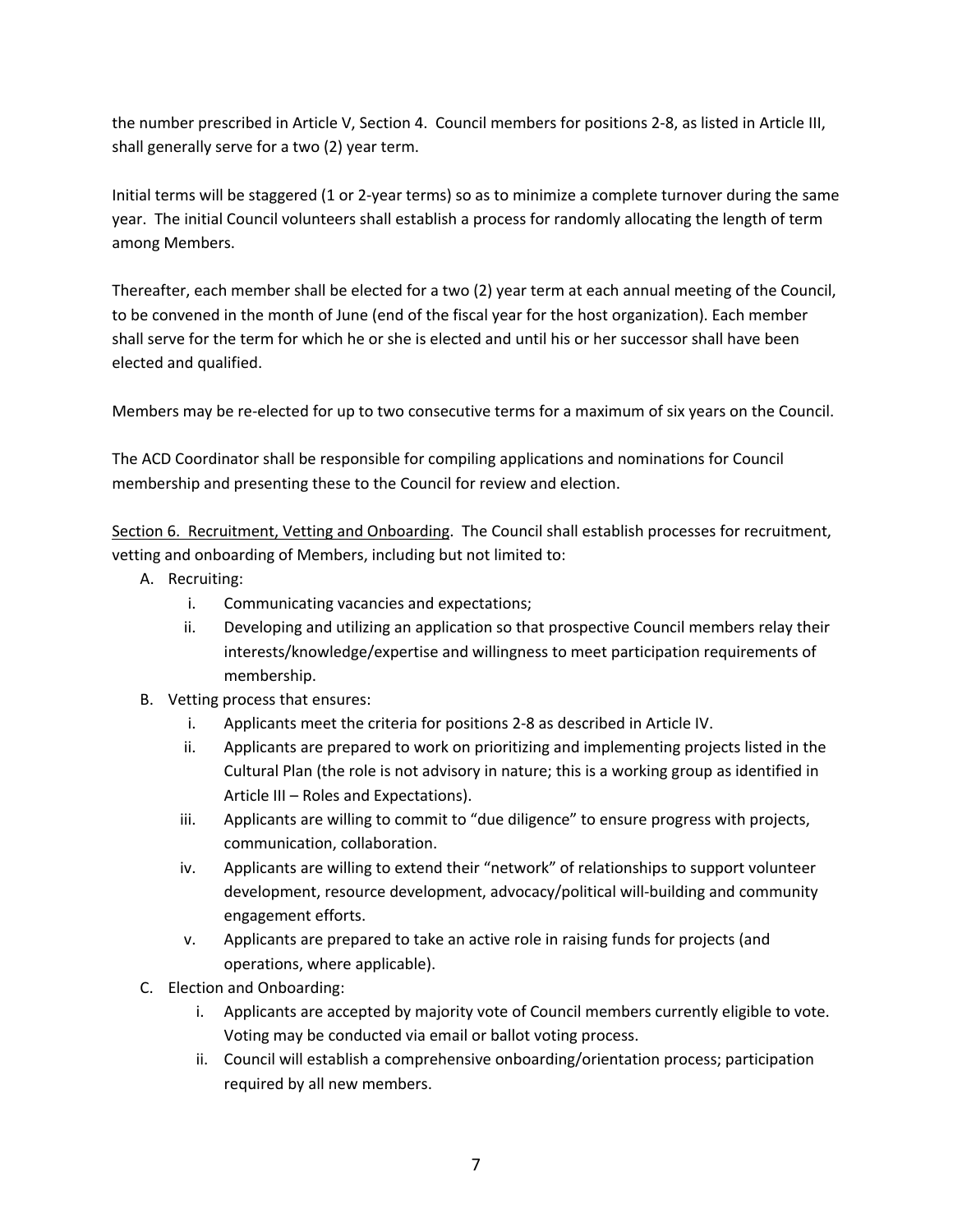Section 7. Resignation. Any Member may resign at any time by giving written notice to the chairs of the Council and DLCP . Such resignation shall take effect at the time specified therein, or, if no time is specified, immediately upon providing notice of resignation.

Section 8. Removal. Any Member may be removed from such office, with cause, at any regular or special meeting of the Council called expressly for that purpose by a two-thirds vote of the Members eligible to vote. Any Member who is absent from three consecutive regular meetings or twenty-five percent of meetings of the Council in any twelve-month period may be removed as a member for cause. Additionally, Council members may be removed for noncompliance with DLCP's board-adopted policies.

Additionally, any member that is found to willfully violate the policies and bylaws of the host organization shall be removed for cause. The Council is a standing committee of DLCP, and thus DLCP's policies regarding committee conduct and actions may also establish a removal "for cause" of Council members.

Section 9. Vacancies. Vacancies other than those resulting from the normal expiration of a Member's term of office shall be filled by majority vote of the remaining members of the Council for the unexpired term.

Section 10. Regular Meetings. Regular meetings shall be held not less than nine (9) times each year at such a time, day, and place as agreed upon by the Council.

Section 11. Annual Meeting. An annual meeting of the Council shall be held each year during the last month (June) of the designated fiscal year and at such time, day, and place as shall be designated in the notice of the meeting. The agenda for the annual meeting shall include:

- i. Election or renewal of terms for Council members and/or Officers.
- ii. Confirmation of annual CLC-contracted ACD Service Agreement deliverables.
- iii. Review of progress with previous workplans; prepare/adopt an annual workplan and project priorities (including resource development efforts) that coordinate and align with the municipally-adopted Cultural Plan and DLCP's Economic Transformation Strategies.
- iv. Establish sub-committees as needed to implement projects.
- v. Evaluate the performance of the Council and address operational improvements.
- vi. Renew or recharter subcommittees that may automatically expire as per Article VII, Section 1.
- vii. Oher matters as may be appropriate to discuss.

Section 12. Other Meetings. Council Officers and/or Members shall participate in any regular, special or emergency meetings called by DLCP to address joint DLCP-Council business.

Section 13. Notice of Meetings. The Council shall establish a regular time and day for meetings and notice of such, and place of any meeting shall be provided in advance by the ACD Coordinator. Any Member may waive notice of any meeting by a written statement executed either before or after the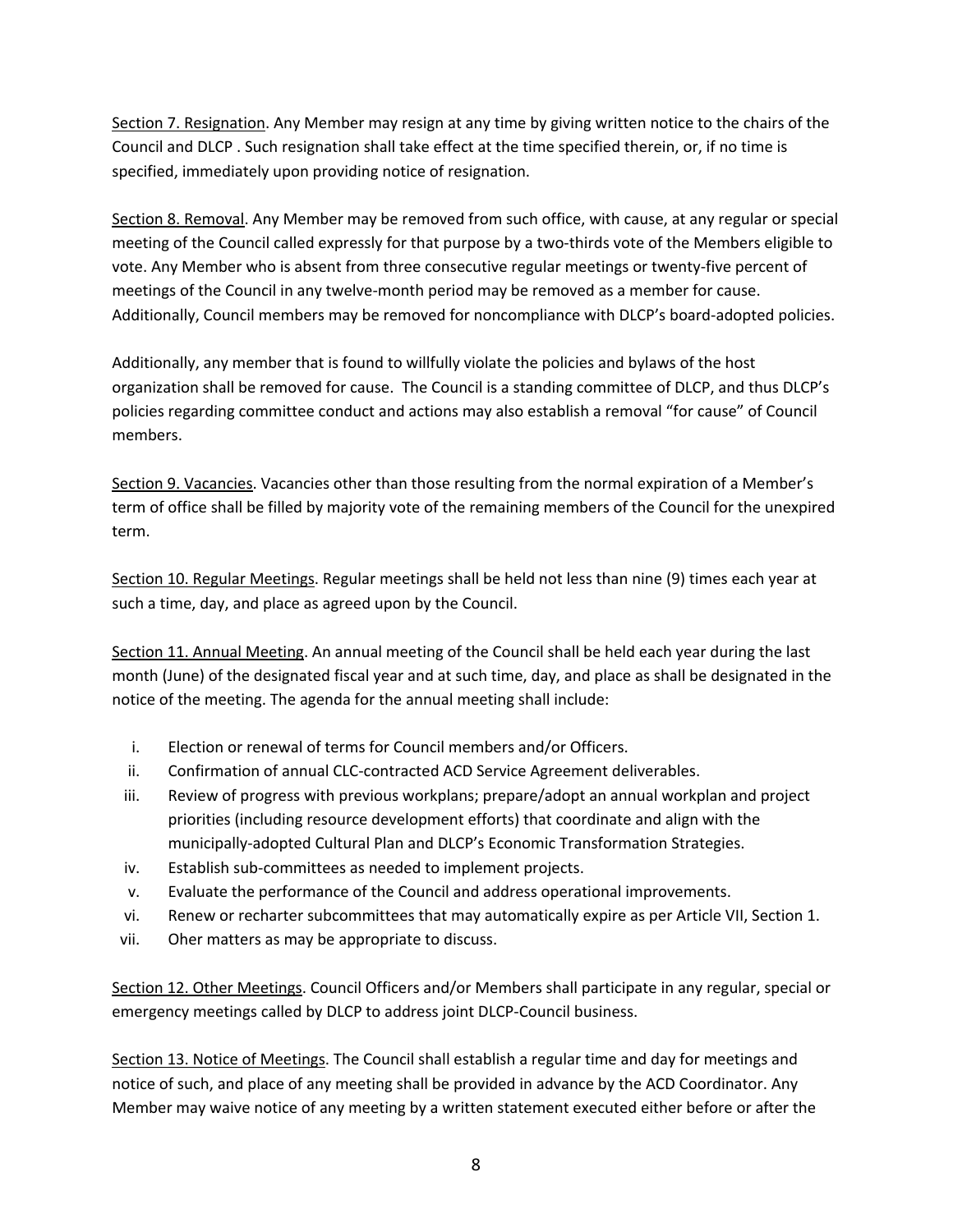meeting; attendance and participation at a meeting without objection to notice shall also constitute a waiver of notice.

Section 14. Quorum. A majority of the Members then in office shall constitute a quorum for the transaction of business at any meeting of the Council. If a quorum shall not be present at any meeting, the Members present shall adjourn until a quorum shall be present.

Section 15. Manner of Acting. Except as otherwise expressly required by law or DLCP bylaws and policies, the affirmative vote of a majority of the Members present at any meeting at which a quorum is present shall be the act of the Council. Each Member, with the exception of the City-designated liaison (Position 1), shall have one vote. Voting by proxy shall not be permitted.

Section 17. Telephone and Electronic Meetings. Except as mandated by laws governing the Open Meetings Act (if required), any one or more Members may participate in a meeting of the Council by means of a conference telephone, online conference system or similar telecommunications device, which allows all persons participating in the meeting to understand and communicate with each other. Participation by telephone shall be equivalent to presence in person at the meeting for purposes of determining if a quorum is present. The Council may, if expediency is required, vote on Council actions via email so long as such action does not conflict with DLCP bylaws and policies.

Section 18. Orientation of New Members. All new Members of the Council shall participate in an orientation program familiarizing them with the goals and objectives of the Council and with their responsibilities as Members.

Section 19. Conflict of Interest. Members of the Council must abide by the Conflict of Interest policies established and adopted by DLCP. "Conflict of interest," as referred to herein, shall include but shall not be limited to, any transaction by or with the Council in which a Member has a direct or indirect personal interest, or any transaction in which a Member is unable to exercise impartial judgment or otherwise act in the best interests of the Council.

- A. In the event that any Member has a conflict of interest that might properly limit fair and impartial participation in Council deliberations or decisions, such Members shall inform the Council as to the circumstances of such conflict. If those circumstances require the nonparticipation of the affected Member, the Council may nonetheless request from the Member any appropriate non-confidential information which might inform its decisions.
- B. No Member shall cast a vote, nor take part in the final deliberation in any matter in which he or she, members of his or her immediate family or any organization to which such Member has allegiance, has a personal interest that may be seen as competing with the interest of the Council. Any Member who believes he or she may have such a conflict of interest shall so notify the Council prior to deliberation on the matter in question, and the Council shall make the final determination as to whether any Member has a conflict of interest in any matter. The minutes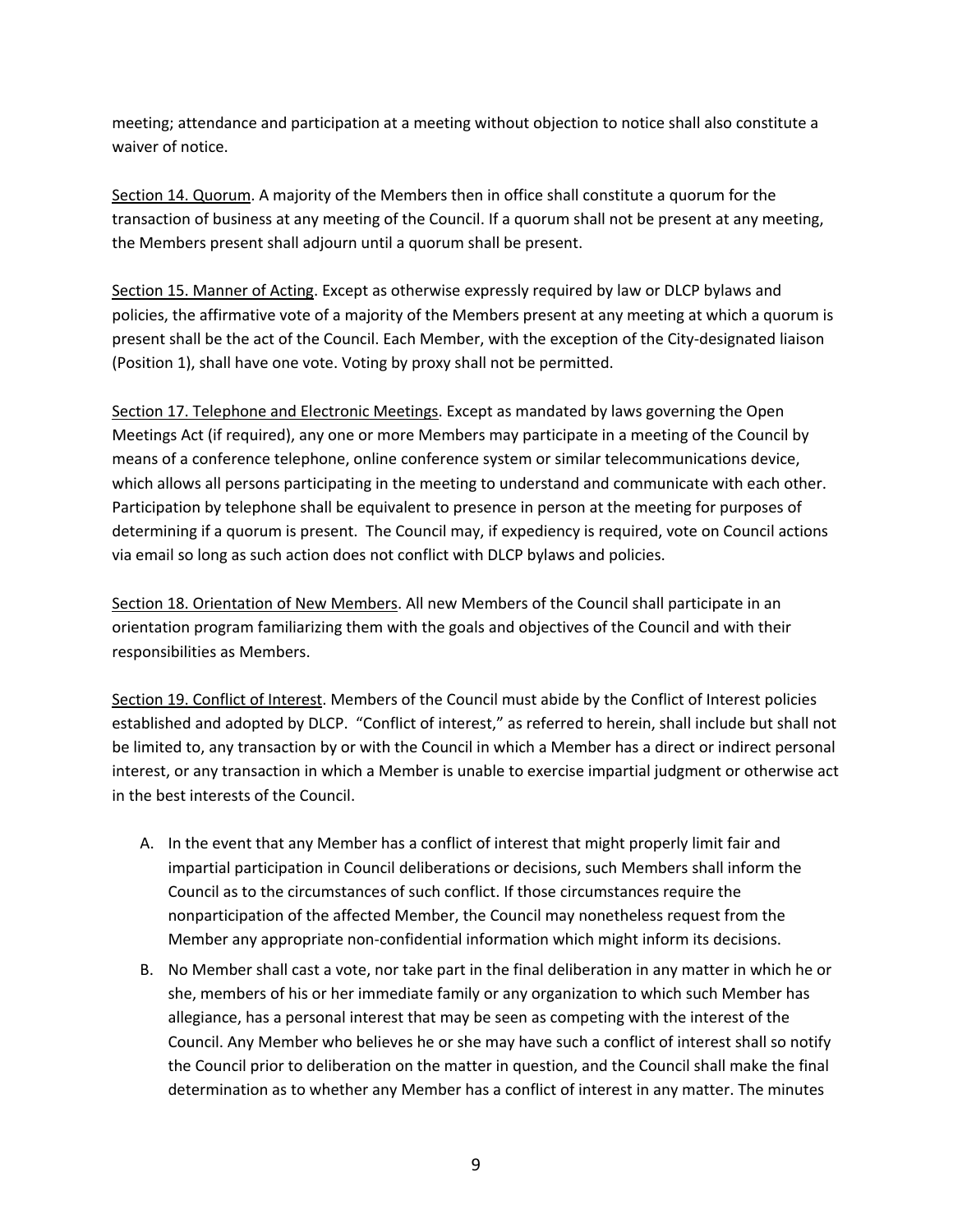of the Council meeting shall reflect disclosure of any conflict of interest and the recusal of the interested Member.

- C. The Council may develop, adopt, and periodically update a more stringent Conflict of Interest Policy which shall be distributed and followed by all Member with the expressed consent of the host organization (DLCP). That policy shall include the contents defined herein and shall outline procedures for the disclosure of any real or perceived conflict. That policy shall be consistent with these DLCP Bylaws.
- D. All Council Members must sign a Conflict of Interest Disclosure statement acknowledging their compliance with the Conflict of Interest policy and disclosing any conflict of interest as specified by the policy.
- E. Subcommittee members who are not Members of the Council must be willing to sign an agreement that they will comply with the bylaws and policies of the host organization (DLCP) and not violate any local, state or federal law applying to the host organization.

Section 20. Compensation. No Council Member is to be compensated for services as a Member or Officer. Upon prior approval of the DLCP Board of Directors, a Council member or volunteer may be reimbursed in whole or in part for expenses incurred in the execution of any role, including, but not limited to travel expenses to attend workshops, conferences or other educational training programs related to the purpose of the organization as a representative of the organization and/or purchase of material essential to the implementation of activities in accordance with the organization's purchasing/procurement policy and approved in advance by the DLCP Board of Directors. The individual must present to the Executive Director or DLCP Treasurer, expense statements and bills for reimbursement.

### **ARTICLE VI – OFFICERS**

Section 1. Officers. The Officers of the Council shall consist of a Chair, a Vice-Chair, a Secretary/Records Officer.

Section 2. Eligibility for Election. Any member of the Council other than the individual occupying Position 1 (City of Las Cruces Arts Program Coordinator or Economic Development representative) is eligible to be nominated to an office and may hold the position of Officer.

Section 3. Election and Terms of Officers. Officers shall be elected from the current roster of Members at the annual meeting of the Council by a majority of Members eligible to vote. The Officers of the Council shall be installed at the annual meeting at which they are elected and shall hold office for one year until the next election or until their respective successors shall have been duly elected. No officer may serve more than two (2) consecutive one-year terms in any officer position.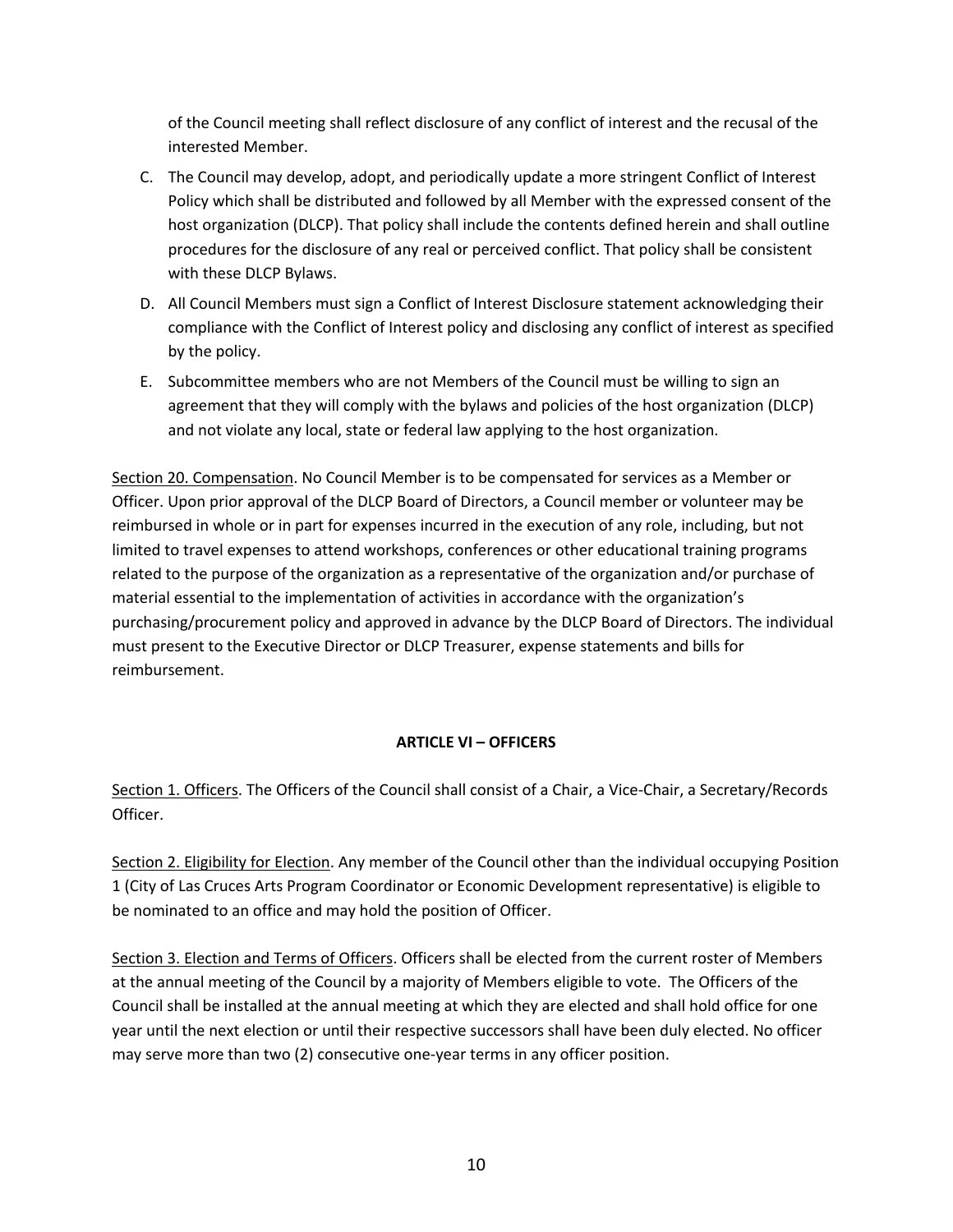Following a one (1) year break in service, and assuming an individual is still within their term limits as a Council member, individuals may be re-elected to an Officer position. There shall be no ascension process or structure established for the election of Officers; Officers must be elected by majority vote of Council members (*note: an ascension process essentially elevates the Vice-Chair to Chair once the Chair's term has expired*).

Section 4. Duties and Powers. Except as hereinafter provided, the Officers of the Council shall each have such powers and duties as generally pertain to their respective offices, as well as those that may be conferred by the DLCP Board of Directors and mutually agreed upon by the Council. As the Council is established as a committee of the host MainStreet organization (DLCP), no Officer shall assume nor maintain any duties, roles or powers that supersede or countermand the duties of the DLCP Board of Directors.

The general duties and powers of the Officers are described here:

- A. *Chair*: The Chair of the Council shall serve as an automatic representative of the DLCP with all voting rights accordingly bestowed. As such, the Chair shall meet and maintain all qualifications and eligibility requirements established in DLCP Bylaws or Governance policies. However, *unless* the Chair of the Council is the DLCP designate (Position 2), the Chair shall not be required to be a dues-paying member of the DLCP Board nor expected to serve on any other DLCP Committees. The Chair of the Council shall:
	- i. Serve as the primary representative of the Council on the DLCP Board of Directors to facilitate communication, collaboration and alignment of priorities
	- ii. Provide oral or written reports to the DLCP Board with respect to Council priorities, actions, decisions, and progress with implementation of projects.
	- iii. Preside over Council meetings and Council's operational processes, including implementation of orderly meetings following the practices established in Roberts Rules of Order.
	- iv. Work with ACD Coordinator to ensure alignment with project priorities of the Council (and sub-committees).
	- v. Collaborate with the ACD Coordinator and DLCP leadership to developing the ACD's annual operating budget which will be integrated within DLCP's annual operating budget.
	- vi. With the ACD Coordinator and DLCP leadership, coordinate with the City leadership and/or Economic Development staff to prioritize municipal funding allocations for the ACD program.
	- vii. Co-lead the onboarding/orientation for new members (with the ACD Coordinator).
	- viii. Ensure the Council adopts processes for assignment/election of sub-committee chairs.
	- ix. Oversee coordination of Council's compliance with DLCP's Bylaws and policies.
	- x. Regularly consult with the host organization to determine how governance and operating finances should be managed in alignment with established policies and procedures.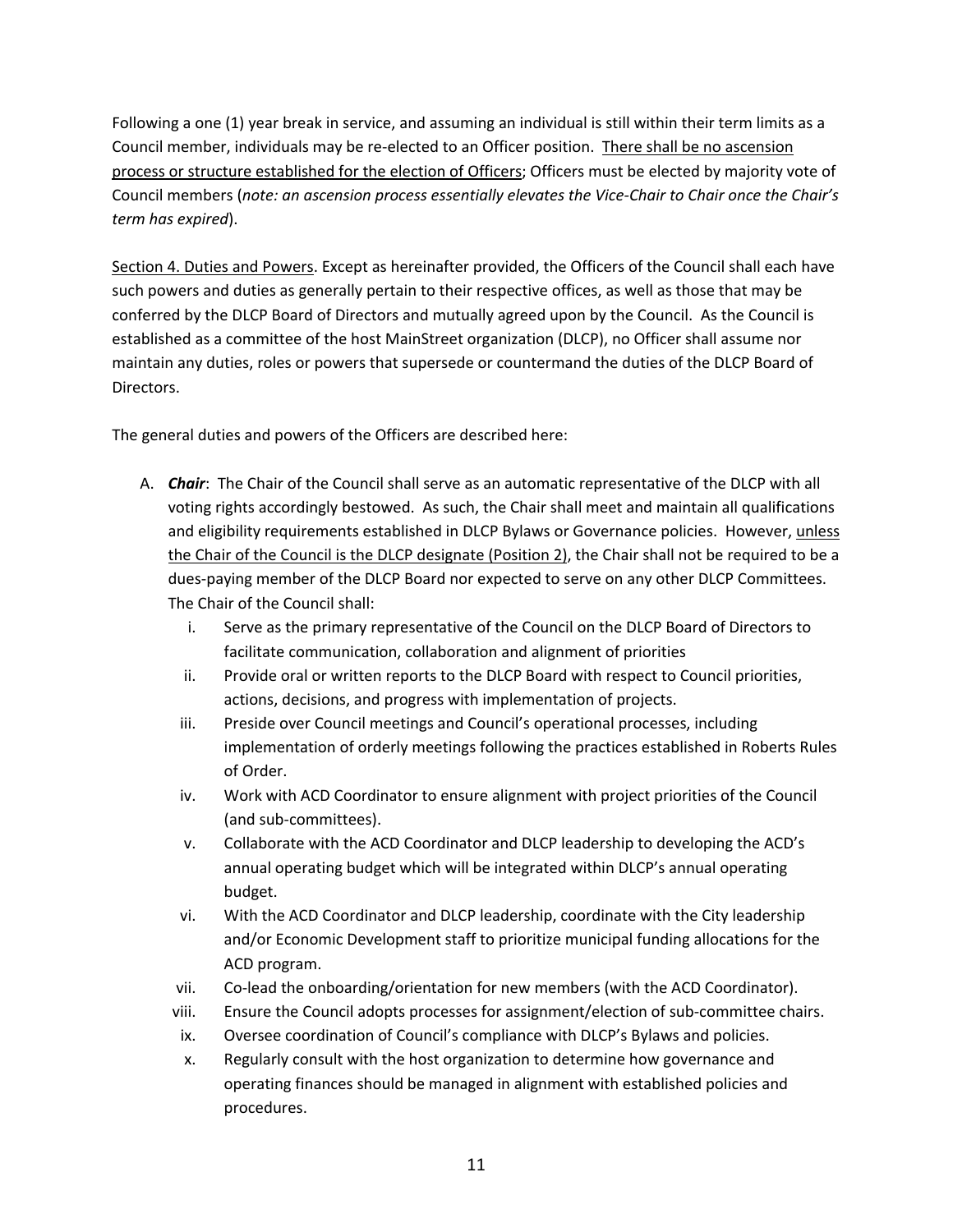- xi. Since the ACD Coordinator is hired by the host organization (or may be the MainStreet Executive Director), the MainStreet Chair/President and the Council Chair shall collaborate to establish annual performance goals, and to regularly monitor and evaluate progress toward advancing goals of the Cultural Plan as prioritized by the Council. The Council Chair shall coordinate with the Council members on prioritizing performance goals for negotiation with the DLCP Chair/President.
- xii. The Chair shall not exercise a vote on Council actions except in case of tie when a quorum is met.
- B. *Vice-Chair*: The Vice-Chair of the Council shall:
	- i. Preside over Council meetings in the absence of the Chair; assist with preparing and disseminating meeting agendas as needed.
	- ii. Oversee and ensure timely progress with sub-committee assignments and subcommittee reports to the Council and DLCP.
	- iii. With the support of the ACD Coordinator, manage processes for recruitment, vetting and onboarding of Council Members.
	- iv. Prepare, compile and disseminate all content needed for the annual meeting of the Council.
	- v. With the Chair, collaborate with the ACD Coordinator and DLCP leadership to developing the ACD's annual operating budget which will be integrated within DLCP's annual operating budget.
	- vi. With the support of the ACD Coordinator, collaborate with DLCP staff and board members to ensure timely coordination of financial management practices in alignment with DLCP's fiscal controls and financial management policies.
- C. *Council Records Officer*: The Council Records Officer shall:
	- i. Record, maintain and distribute minutes of Council meetings, specifically, critical information, decisions and action items of the Council.
	- ii. With the Chair and the ACD Coordinator, finalize agendas for regular meetings and ensure the notice of meetings is provided to Council members.
	- iii. Compile and disseminate the content for an orientation manual or information binder for new and current Members.
	- iv. Ensure proper maintenance of all Council records/documents and in compliance with DLCP's Records Retention and Destruction Policy required by the IRS of tax-exempt corporations. At least monthly, compile all relevant records related to the policy and submit them to DLCP for archiving.

Section 5. Resignation. Any Officer may resign at any time by giving written notice to the Council. Such resignation shall take effect at the time specified in the notice, or if no time is specified, then immediately.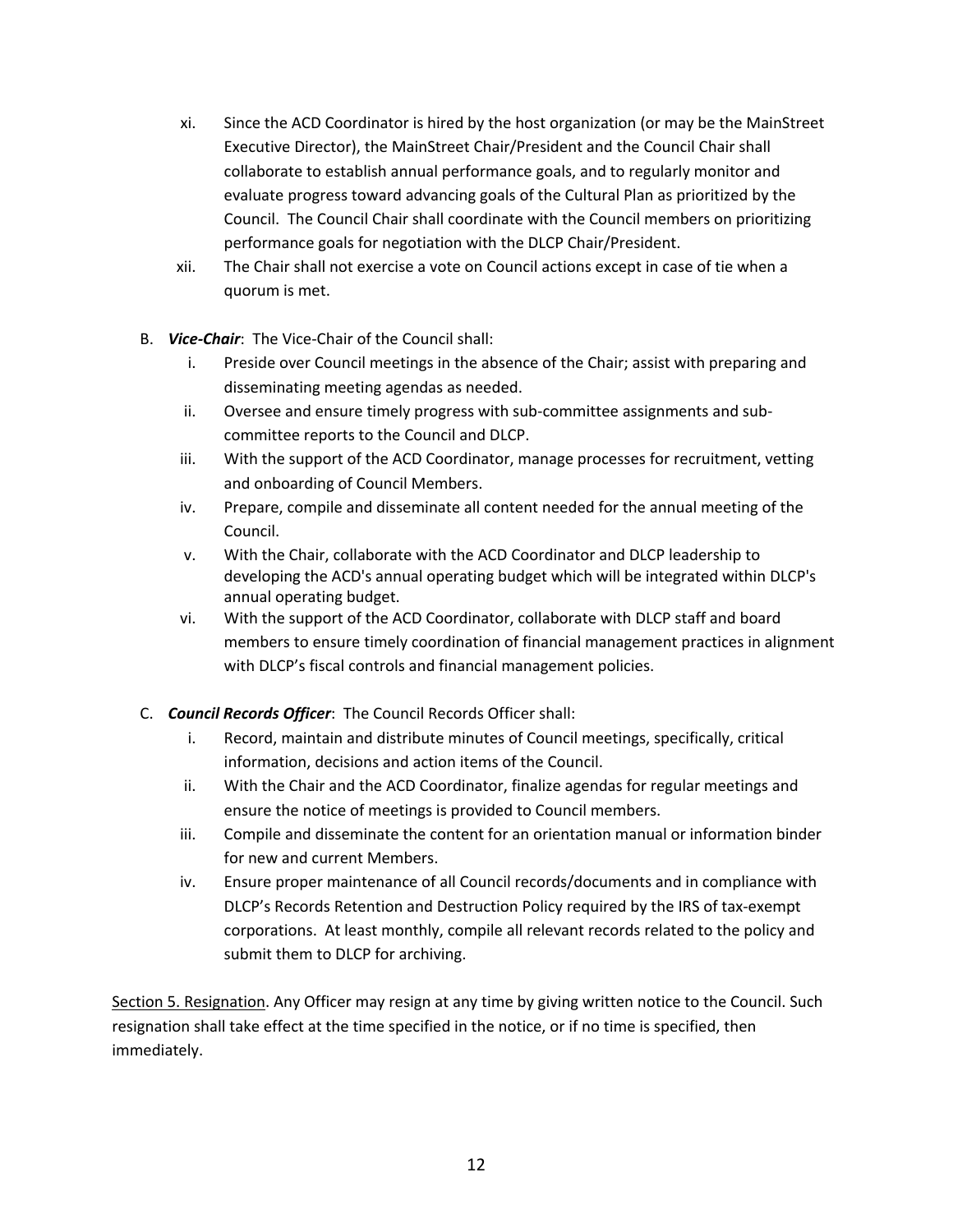Section 6. Removal. Any Officer may be removed from such office, with cause, at any meeting of the Council by a two-thirds vote of the Members eligible to vote.

Section 7. Vacancies. A vacancy in any office shall be filled by a majority vote of the Council for the unexpired term of the vacant position. Vacancies in the Officer positions may only be filled by an individual already serving as a member of the Council.

### **ARTICLE VII - SUBCOMMITTEES**

Section 1. Subcommittees of Council. The Council, by resolution adopted by a majority of the Members, may designate and appoint one or more subcommittees or taskforces. Subcommittees and taskforces shall have the responsibility for planning and implementing specific tasks in the fulfillment of the Council's purpose.

Subcommittees or taskforces do not have, and shall not exercise, any authority which is duly reserved for the Council and/or the host organization (DLCP). The designation and appointment of any subcommittee or taskforce and the delegation thereto of assignment shall not operate to relieve the Council Members or DLCP of any responsibility imposed upon them by law. Subcommittees or taskforces shall implement projects and/or prepare recommendations for Council or DLCP approval.

Subcommittees or taskforces shall be automatically dissolved during the commencement of the annual meeting of the Council unless specifically renewed by majority vote of the Council.

Section 2. Composition and Vacancies. Each subcommittee or taskforce must consist of two or more Council Members. Volunteers or content experts external to the Council (non-members) may be added to subcommittees or taskforces for the purpose of planning and implementing specific tasks in the fulfillment of the Council's purpose.

Vacancies in the membership of subcommittees or taskforces may be filled by majority vote of the Council, or a Committee Chair who is a member of the Council, as long as individuals on the Council are not prohibited from serving due to a conflict of interest or other DLCP specification.

Subcommittee or taskforce members who are not Members of the Council must be willing to sign an agreement that they will comply with the bylaws and policies of the host organization and not violate any local, state or federal law applying to the host organization.

Section 3. Chairperson. Each subcommittee or taskforce shall have a chairperson who is able to meet expectations of Chairperson role and who is elected by the Council and approved by a majority of the Members eligible to vote or who is appointed by the Council Chair. The Chairperson must be a current member of the Council. subcommittee or taskforce chairperson shall be responsible for providing oral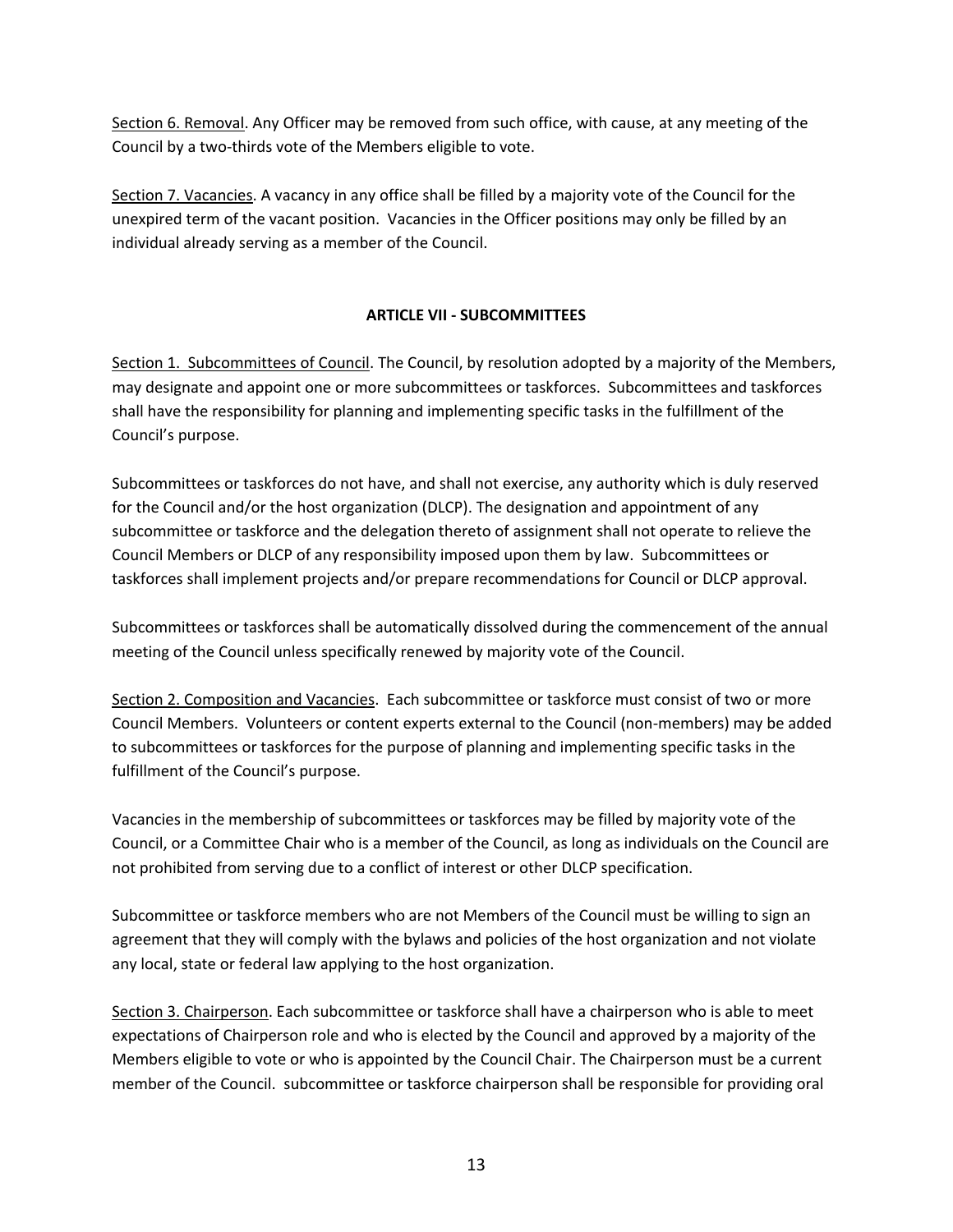and written (as needed) reports at Council Meetings, detailing progress with assigned tasks and providing recommendations for Council approval.

Section 4. Rules. Each committee or task force may adopt rules for its meetings not inconsistent with these Covenants or with any rules adopted by the DLCP Board of Directors.

# **ARTICLE VIII – ACD COORDINATOR**

The DLCP Board of Directors may hire an ACD Coordinator to support the operations and projects of the Council. The Coordinator shall be the primary staff person responsible for coordinating the implementation of the Council's policies and projects and such other duties as the DLCP Board of Directors may require.

- A. Status as Coordinator. The ACD Coordinator shall be a non-voting member of the Council and, where practical, shall attend each meeting of the Council. As per NMMS guidelines for State-Authorized Arts & Cultural Districts, the ACD Coordinator may also serve as the Executive Director of the MainStreet program. Since the Council is a standing committee of the MainStreet host organization the DLCP Executive Director may be assigned by the DLCP Board of Directors to provide daily supervision of the Coordinator's tasks.
- B. Title. The DLCP Board of Directors may assign a title different than "ACD Coordinator" to its staff.
- C. Compensation. The Coordinator shall receive for services such compensation as may be determined by the DLCP Board of Directors.
- D. Review. The DLCP Board of Directors shall conduct, at minimum, an annual review of the Coordinator's performance and compensation and shall present the findings of that review to Coordinator. DLCP shall establish a process to coordinate, engage and integrate Council input in the review process, through the Council Chair, as per Article VI, Section 4.A.x.

## **ARTICLE IX - FINANCES**

Section 1. Fiscal Year. The Council shall operate in the same fiscal year as the host organization (DLCP), beginning on the first day of July and end on the last day of June in the subsequent year.

Section 2. Execution of Financial Instruments. The Council shall have no authority to execute financial instruments or agreements that bind host organization except as the DLCP Board of Directors may have established via the adoption of fiscal controls and financial management policy, or in particular cases authorize the execution thereof in some other manner. The Council and its members shall strictly comply with DLCP's fiscal controls and financial management policies.